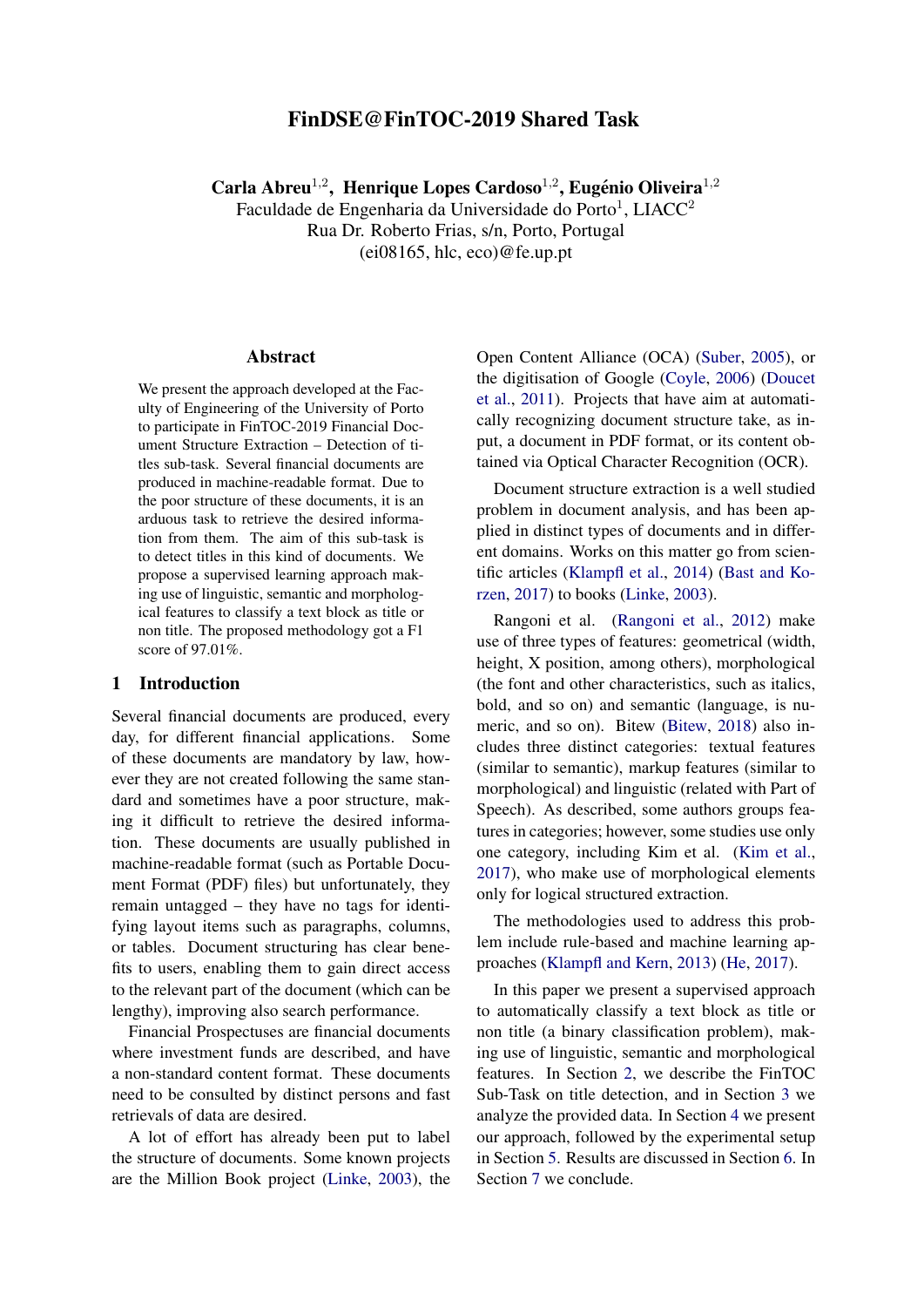<span id="page-1-3"></span>

Figure 1: Financial Prospectuses document layout

### <span id="page-1-0"></span>2 Sub-Task Description

The task addressed in this work concerns the detection of titles in financial prospectuses (Rémi Juge, [2019\)](#page-4-7). Given a set of text blocks, the goal is to classify each given text block as a 'title' or 'non-title'. As shown in Figure  $1<sup>1</sup>$  $1<sup>1</sup>$ , titles can have different layouts (marked with red and green boxes), and they have to be distinguished from regular text ('non-title' marked with grey boxes).

The evaluation metric used in the task is the F1 metric.

### <span id="page-1-1"></span>3 Dataset

FinTOC organizers provide an excel file with text blocks information. Each line represents one text block and each column their characteristics:

- *text blocks*: text block textual content;
- *begins with numbering*: 1 if the text block begins with a numbering such as 1., A/, b), III., etc. . . .; 0 otherwise;
- *is\_bold*: 1 if the text block appears in bold in the PDF document; 0 otherwise;
- *is italic*: 1 if the text block is in italic in the pdf document; 0 otherwise;

<span id="page-1-5"></span>

|                                      | Title | <b>Non Title</b>   |
|--------------------------------------|-------|--------------------|
| Excel - Number of Rows               | 2,420 | 13,092             |
| Average of NC / TB                   | 25.03 | 152.82             |
| Standard Deviation of NC / TB        | 14.87 | 300.87             |
| Variance of NC / TB                  | 22.1  | 90,525.25          |
| Min of $\overline{NC}/\overline{TB}$ |       |                    |
| Max of NC / TB                       | 143   | $\overline{7.715}$ |

Table 1: Training set statistics (TB = text block;  $NC =$ number of characters).

- *is all caps*: 1 if the text block is all composed of capital letters; 0 otherwise;
- *begins\_with\_cap*: 1 if the text block begins with a capital letter; 0 otherwise;
- *xmlfile*: the xmlfile from which the above features have been derived;
- *page\_nb*: the page number in the PDF where the text bock appears;
- *label*: 1 if text block is a title, 0 otherwise.

The test set has the same format as the training set, but without information in the last column of the CSV file. This column is meant to be filled in by systems participating in the task.

The training set contains 44 distinct documents, not standardized. The CSV file used as training set contains 75625 annotated rows. More details about the training set are included on Table [1](#page-1-5) and Table [2.](#page-2-2)

The test set is composed of 7 PDF files (whose length ranges from 35 to 134 pages, with an average of 64 pages). The CSV file is composed of 14816 non-annotated rows.

## <span id="page-1-2"></span>4 Proposed approach

### 4.1 Features

Text blocks are provided with some characteristics, such as: (Fe1) begins with numbering; (Fe2) is bold; (Fe3) is italic; (Fe4) is all caps; and (Fe5) begins with cap. These elements are described in Section [3.](#page-1-1)

We have extracted additional features from the text block, as follows:

- (Fe6) Number of characters:
- (Fe6a) Number of characters distributed in categories (Table [2\)](#page-2-2) ;
- (Fe7) First block character type: alphabetic upper/lower, numeric, other (space or punctuation);

<span id="page-1-4"></span><sup>1</sup> FNP Workhop Series – Title detection subtask: http://wp.lancs.ac.uk/cfie/shared-task/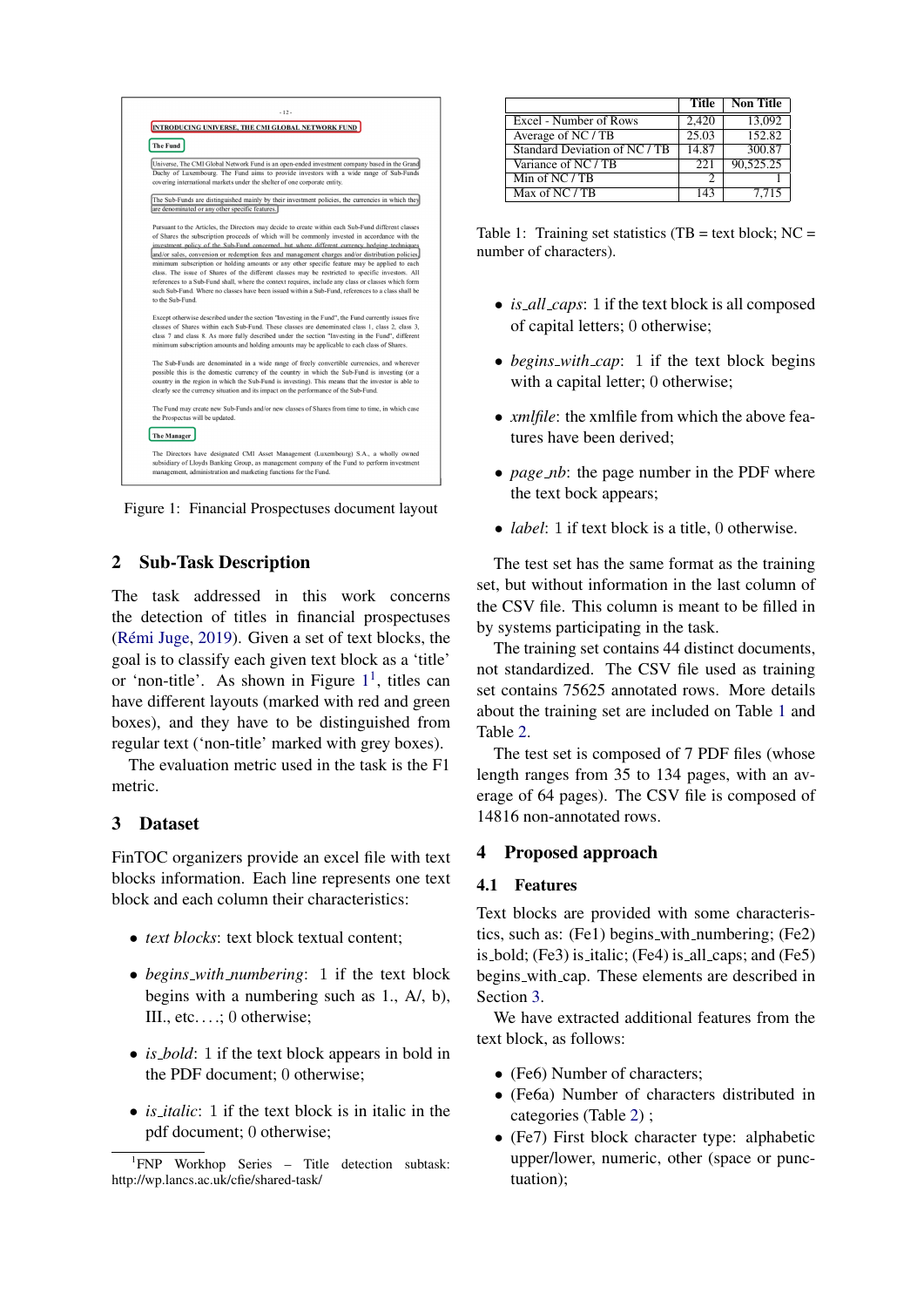<span id="page-2-2"></span>

| $\overline{\text{ID}}_{Category}$ | Range         | $\overline{\mathrm{TS}}_{Title}$ | $\overline{\mathrm{TS}}_{NonTitle}$ |
|-----------------------------------|---------------|----------------------------------|-------------------------------------|
| 0                                 | 0             | 0                                | 0                                   |
|                                   | $1 - 3$       | $\overline{c}$                   | 334                                 |
| $\overline{2}$                    | $4 - 9$       | 80                               | 48                                  |
| 3                                 | $10 - 16$     | 695                              | 203                                 |
| 4                                 | $17 - 21$     | 553                              | 160                                 |
| 5                                 | $22 - 30$     | 400                              | 87                                  |
| 6                                 | $31 - 40$     | 366                              | 73                                  |
|                                   | $41 - 50$     | 164                              | 48                                  |
| 8                                 | $51 - 70$     | 129                              | 108                                 |
| 9                                 | $71 - 100$    | 23                               | 157                                 |
| 10                                | $101 - 150$   | 8                                | 178                                 |
| 11                                | $151 - 200$   | 0                                | 181                                 |
| 12                                | $201 - 400$   | 0                                | 523                                 |
| 13                                | $401 - 600$   | 0                                | 172                                 |
| 14                                | $601 - 1000$  | 0                                | 114                                 |
| 15                                | $1001 - 1500$ | 0                                | 30                                  |
| 16                                | >1501         | 0                                | 4                                   |

Table 2: Number of characters distributed in categories and in the training set (TS)

- (Fe8) Last block character type: alphabetic upper/lower, numeric, other (space or punctuation);
- (Fe9) Number of tokens;
- (Fe10) Number of sentences contained in the block text;
- (Fe11) Part Of Speech of the first token in the block text;
- (Fe12) Contains date;
- (Fe13) Title suggestion word if the first token belongs to one of these words: appendix', 'annex', and others;
- (Fe14) Tense block check if the text block is written in the past, present or future.

The enunciated features belong to three different types: morphological (Fe2, Fe3, Fe4, Fe5, Fe6, Fe6a, Fe7, Fe8), semantic (Fe1, Fe12), and linguistic (Fe11, Fe13, Fe14). Tense, part of speech, title suggestion words and contains date are language dependent features applied only to English language.

### 4.2 Classification Algorithms

Supervised learning techniques create a model that predicts the value of a target variable based on a set of input variables. One challenge is to select the most appropriate algorithm for the task of classifying as 'title' or 'non-title' a given text block. We have compared the following algorithms: Decision Tree (DT), Extra-tree classifier (EXT), and Gradient Boosting (GBC).

As shown in Table [3,](#page-2-3) different configurations were attempted for each algorithm. Implementations of these algorithms are provided by the

<span id="page-2-3"></span>

| $\text{Alg}_{ID}$ | <b>Algorithm</b> | <b>Configuration</b>          |
|-------------------|------------------|-------------------------------|
| $DT_1$            | DТ               | $random\_state=0$             |
| DTC <sub>-1</sub> | DТ               | max_depth=None                |
|                   |                  | $min\_samples\_split = 2$     |
|                   |                  | random_state=0                |
| $EXT_1$           | <b>EXT</b>       | n_estimators=10               |
|                   |                  | max_depth=None                |
|                   |                  | $min\_samples\_split = 2$     |
|                   |                  | random_state=0                |
| $GBC_1$           | <b>GBC</b>       | loss='exponential'            |
| $GBC_2$           | <b>GBC</b>       | n_estimators=2000             |
|                   |                  | learning_rate= $0.75$         |
|                   |                  | $max$ <sub>-depth</sub> $=$ 5 |

Table 3: List of algorithm configurations

<span id="page-2-5"></span>

|                   | $E_{\perp}$             | $\overline{E}2$ | $E_3$ | E.4 | $E_{-5}$    |
|-------------------|-------------------------|-----------------|-------|-----|-------------|
| Fe1               | X                       | X               | X     |     | X           |
| Fe <sub>2</sub>   | X                       | X               | X     | X   | X           |
| Fe <sub>3</sub>   | X                       | X               |       |     | X           |
| Fe <sub>4</sub>   | X                       | X               | X     |     | X           |
| Fe5               | $\overline{\mathbf{X}}$ | X               | X     |     | $\mathbf x$ |
| Fe <sub>6</sub>   |                         | X               | X     | X   |             |
| Fe <sub>6a</sub>  | X                       |                 |       |     |             |
| Fe7               | X                       | X               | X     |     |             |
| Fe8               | X                       | X               | X     | X   |             |
| Fe9               | X                       | X               | X     | X   |             |
| Fe10              | X                       | X               | X     |     |             |
| Fe11              | X                       | X               | X     | X   |             |
| Fe12              |                         | X               | X     |     |             |
| Fe <sub>13</sub>  |                         | X               |       |     |             |
| $\overline{Fe}14$ |                         | X               |       |     |             |

Table 4: List of features used in each experimental setup.

Python library scikit-learn library<sup>[2](#page-2-4)</sup>.

### <span id="page-2-0"></span>5 Experimental Setup

The set of features used in each experimental setup is shown in Table [4.](#page-2-5) Experiment  $5$  (E<sub>-5</sub>) is our baseline, as this setup includes all the features available in the dataset. We combine all the available features with all extracted by us in Experiment  $2(E_2)$ . We create a model based on  $E_2$  and select all the features with an importance above  $0.03$  to compose Experiment 3 (E $\leq$ 3) and above 0.07 to include in Experiment 4 (E<sub>-4</sub>).

Experiment 1  $(E_1)$  was based in our analysis regarding text blocks number of characters categories distribution, such as presented in Table [2.](#page-2-2)

### <span id="page-2-1"></span>6 Experimental Evaluation

Several combinations of features (Table [4\)](#page-2-5) and algorithms (Table [3\)](#page-2-3) were applied to solve the title classification problem. The results obtained are shown in Table [5.](#page-3-5)

<span id="page-2-4"></span><sup>2</sup> sklearn: https://scikit-learn.org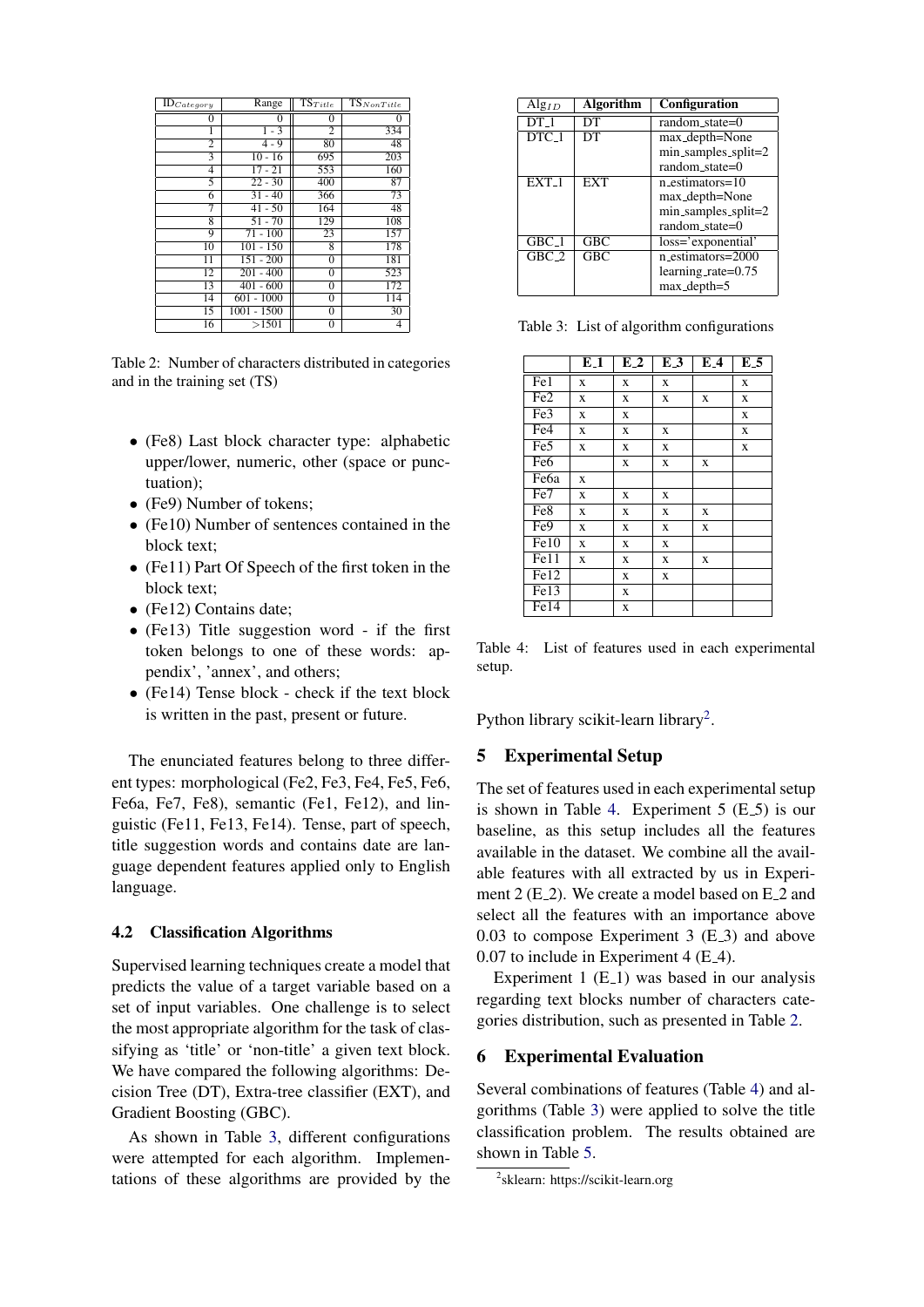<span id="page-3-5"></span>

| Exp      | Alg JD                        | $\overline{\text{TN}}$ | $\overline{\text{FP}}$ | $_{\rm FN}$ | $\overline{\text{TP}}$ | F1_title           | F1 non |
|----------|-------------------------------|------------------------|------------------------|-------------|------------------------|--------------------|--------|
| $E_{-}1$ | $DT_1$                        | 18,882                 | 756                    | 705         | 2,345                  | 76.25              | 96.28  |
| $E_1$    | $DTC_1$                       | 18,882                 | 756                    | 705         | 2345                   | 76,25              | 96,28  |
| $E_{-}1$ | $EXT_1$                       | 18,932                 | 706                    | 684         | 2,366                  | 77.30              | 96.46  |
| $E_1$    | $GBC_1$                       | 14,954                 | 4,684                  | 629         | 2,421                  | 47.68              | 84.92  |
| $E_1$    | $GBC_2$                       | 18,829                 | 809                    | 1,192       | 1,858                  | 65.00              | 94.95  |
| $E-2$    | $DT_1$                        | 18,851                 | 787                    | 747         | 2,303                  | 75.02              | 96.09  |
| $E-2$    | $DTC_1$                       | 18,851                 | 787                    | 747         | 2,303                  | $\overline{75.02}$ | 96.09  |
| $E_{-2}$ | EXT <sub>-1</sub>             | 18,891                 | 747                    | 741         | 2,309                  | 75.63              | 96.21  |
| E.2      | $GBC_1$                       | 18,856                 | 782                    | 737         | 2,313                  | 75.28              | 96.13  |
| $E-2$    | $GBC_2$                       | 18,816                 | 822                    | 1,214       | 1,836                  | 64.33              | 94.87  |
| $E-3$    | $DT_1$                        | 18,850                 | 788                    | 794         | 2,256                  | 74.04              | 95.97  |
| $E-3$    | $\overline{DTC}$ <sub>1</sub> | 18,850                 | 788                    | 794         | 2,256                  | 74.04              | 95.97  |
| $E-3$    | $EXT_1$                       | 18,880                 | 758                    | 786         | 2,264                  | 74.57              | 96.07  |
| $E-3$    | $GBC_1$                       | 18,735                 | 903                    | 770         | 2,280                  | 73.16              | 95.73  |
| E.3      | $GBC_2$                       | 18,813                 | 825                    | 1,225       | 1,825                  | 64.04              | 94.83  |
| $E-4$    | $DT_1$                        | 18,801                 | 837                    | 848         | 2,202                  | 72.33              | 95.71  |
| $E-4$    | $DTC_1$                       | 18,801                 | 837                    | 848         | 2,202                  | 72.33              | 95.71  |
| $E-4$    | $EXT_1$                       | 18,810                 | 828                    | 847         | 2,203                  | 72.46              | 95.74  |
| E.4      | $\overline{\text{GBC}}$ -1    | 18,798                 | 840                    | 877         | 2,173                  | 71.68              | 95.63  |
| $E-4$    | $GBC_2$                       | 18,739                 | 899                    | 1,208       | 1,842                  | 63.62              | 94.68  |
| $E_{-5}$ | $DT_1$                        | 19,280                 | 358                    | 2,328       | 722                    | 34.96              | 93.49  |
| $E_{-5}$ | $DTC_1$                       | 19,280                 | 358                    | 2,328       | 722                    | 34.96              | 93.49  |
| $E_{-5}$ | $EXT_1$                       | 19,280                 | 358                    | 2,328       | 722                    | 34.96              | 93.49  |
| $E_{-}5$ | $GBC_1$                       | 19,280                 | 358                    | 2,328       | 722                    | 34.96              | 93.49  |
| $E_{-}5$ | GBC_2                         | 19,280                 | 358                    | 2,329       | 721                    | 34.96              | 93.49  |

Table 5: Results

E 5 is the experiment that has as feature set all the features available upfront with the dataset. This experiment got similar results using distinct supervised learning algorithms. The results obtained indicate that this set of features are not enough to classify block text titles, showing a high number of false negatives and a low number of true positives.

The DT<sub>-1</sub> and DTC<sub>-1</sub> algorithms have distinct configurations, however they presented the same results when exposed to the same feature set. The GBC 1 algorithm configuration was more sensible when exposed to a specific feature set – in  $E_1$ , this algorithm has shown the higher number of false positives obtained in our experiments. GBC 2 was the worst configuration algorithm used in this classification, having the lowest value of true positives.

The feature set used in E<sub>-1</sub> includes all features provided by the competition organizers. Other features were added, some of them related to how the text appears in the text block (such as number of characters or sentences), and also language dependent features (such as the case of F11). Except for GBC<sub>-1</sub>, all other algorithm configurations reached their best result. EXT<sub>-1</sub> got the best performance in the task of title classification.

FinTOC-2019 received two submissions for each participant, on which we achieved F1 score of 97.01% on  $E_1$  with  $EXT_1$  reaching the fifth position and the sixth position with F1 score of 96.84% on E<sub>-1</sub> with DT<sub>-1</sub>.

### <span id="page-3-4"></span>7 Conclusion

It is difficult to retrieve the desired information from lengthy documents when the Table Of Content (TOC) is missing. TOC helps the reader to identify what is written in each section, enabling an oriented reading. The aim of this study is to classify each text block into title or non-title, a step towards identifying each section in a document.

In this work we propose a supervised learning strategy to classify text blocks. We also proposed an extension of the provided feature set based on recognizing new characteristics of text blocks (related with the text block composition and the use of linguistic resources). The dataset available in this competition was composed by five features. We experimented the use of these features but the results obtained point out that these are not enough to the envisaged classification task.

We recognize more features in text blocks, some of them related with the text composition and others related with linguistic resources. Not all of these features have shown to be essential for title classification.

Title detection got an high performance using Extra-Tree classifier with the following features: the five ones available on the dataset (*begings with numbering*, *is bold*, *is italic*, *is all caps*, *begin with cap*) and six more (number of characters, first sentence character, last sentence character, number of tokens, number of sentences, Part of speech of the first sentence element).

#### **References**

- <span id="page-3-2"></span>Hannah Bast and Claudius Korzen. 2017. A benchmark and evaluation for text extraction from pdf. In *Proceedings of the 17th ACM/IEEE Joint Conference on Digital Libraries*, pages 99–108. IEEE Press.
- <span id="page-3-3"></span>Semere Kiros Bitew. 2018. Logical structure extraction of electronic documents using contextual information. Master's thesis, University of Twente.
- <span id="page-3-0"></span>Karen Coyle. 2006. Mass digitization of books. *The Journal of Academic Librarianship*, 32(6):641–645.
- <span id="page-3-1"></span>Antoine Doucet, Gabriella Kazai, and Jean-Luc Meunier. 2011. Icdar 2011 book structure extraction competition. In *2011 International Conference on Document Analysis and Recognition*, pages 1501– 1505. IEEE.